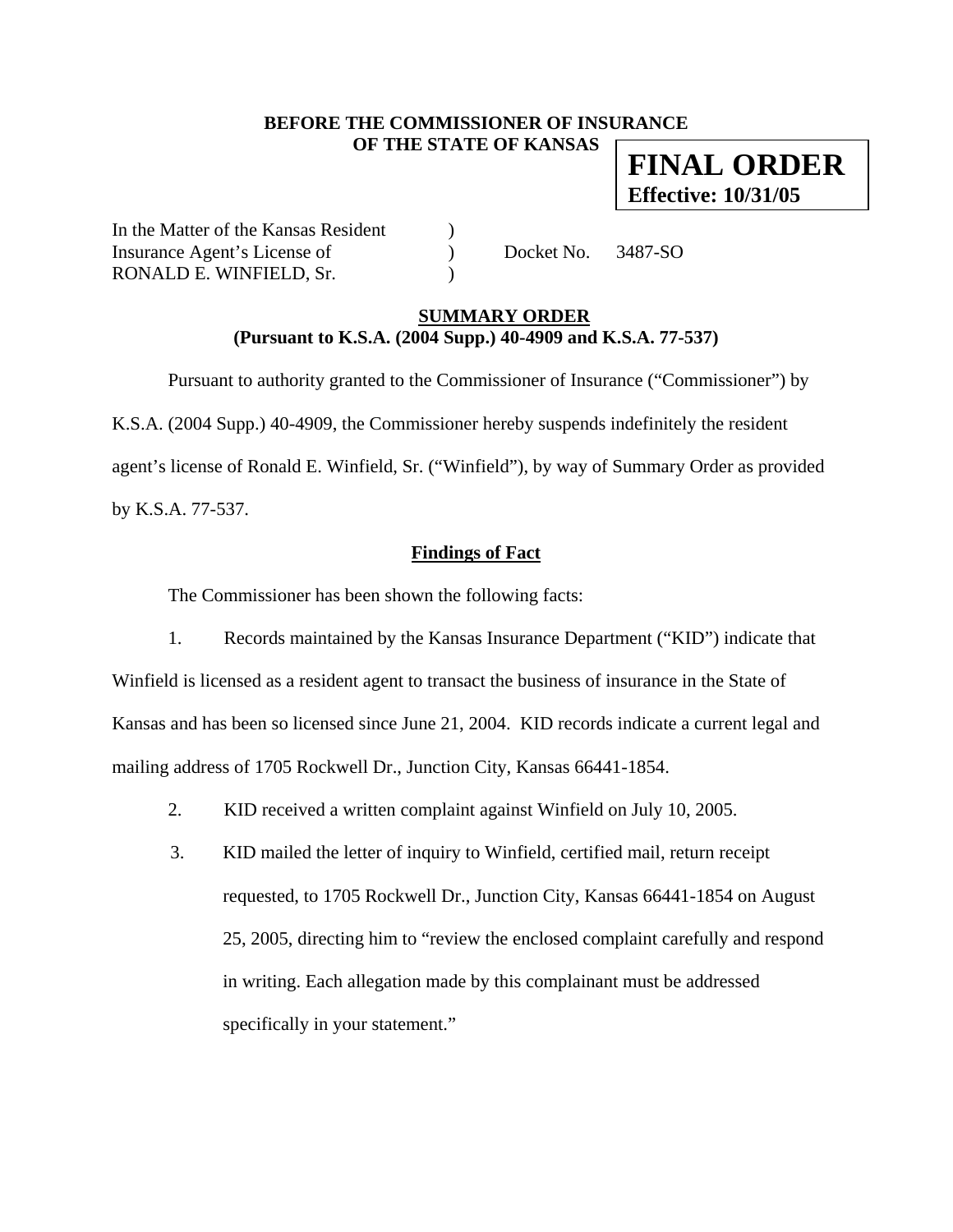- 4. On September 7, 2005, KID's letter of inquiry, dated August 25, 2005, was returned for reason of undeliverable – forwarding time expired.
- 5. KID mailed the letter of inquiry, for the second time, to Winfield, certified mail, return receipt requested, to P.O. Box 3014, Junction City, KS 66441.
- 6. To date, Winfield has not responded as directed.
- 7. KID's record contains no information of any kind indicating that Ronald E.

Winfield, Sr. has notified the Department regarding any change of his legal and mailing address.

# **Applicable Law**

8. K.S.A. 2003 Supp. 40-4909(a) provides, in relevant part:

(a) The commissioner may deny, suspend, revoke or refuse renewal of any license issued under this act if the commissioner finds that the applicant or license holder has: (2) Violated: (A) any provision of chapter 40 of the Kansas Statutes Annotated, and amendments thereto, or any rule and regulation promulgated thereunder; (B) any . . . order of the commissioner. . . .

9. The Commissioner may suspend any license issued under the Insurance Agents

Licensing Act if the Commissioner finds that the insurable interests of the public

are not properly served under such license. K.S.A. (2004 Supp.) 40-4909(b).

10. K.A.R. 40-7-9 states, in pertinent part:

Each person licensed in this state as an insurance agent shall, within 30 days of occurrence, report to the commissioner of insurance: . . . (f) each change in residence address. . .

#### **Conclusions of Law**

\_\_\_\_\_\_\_\_\_\_\_\_\_\_\_\_\_\_\_\_\_\_\_\_\_\_\_\_\_\_\_\_\_\_\_\_\_\_\_\_\_\_\_\_\_\_\_\_\_\_\_\_\_\_\_\_\_\_\_\_\_\_\_\_\_\_\_\_\_\_\_\_\_\_\_\_

11. The Commissioner has jurisdiction over Winfield and the subject matter of this

proceeding, and such proceeding is held in the public interest.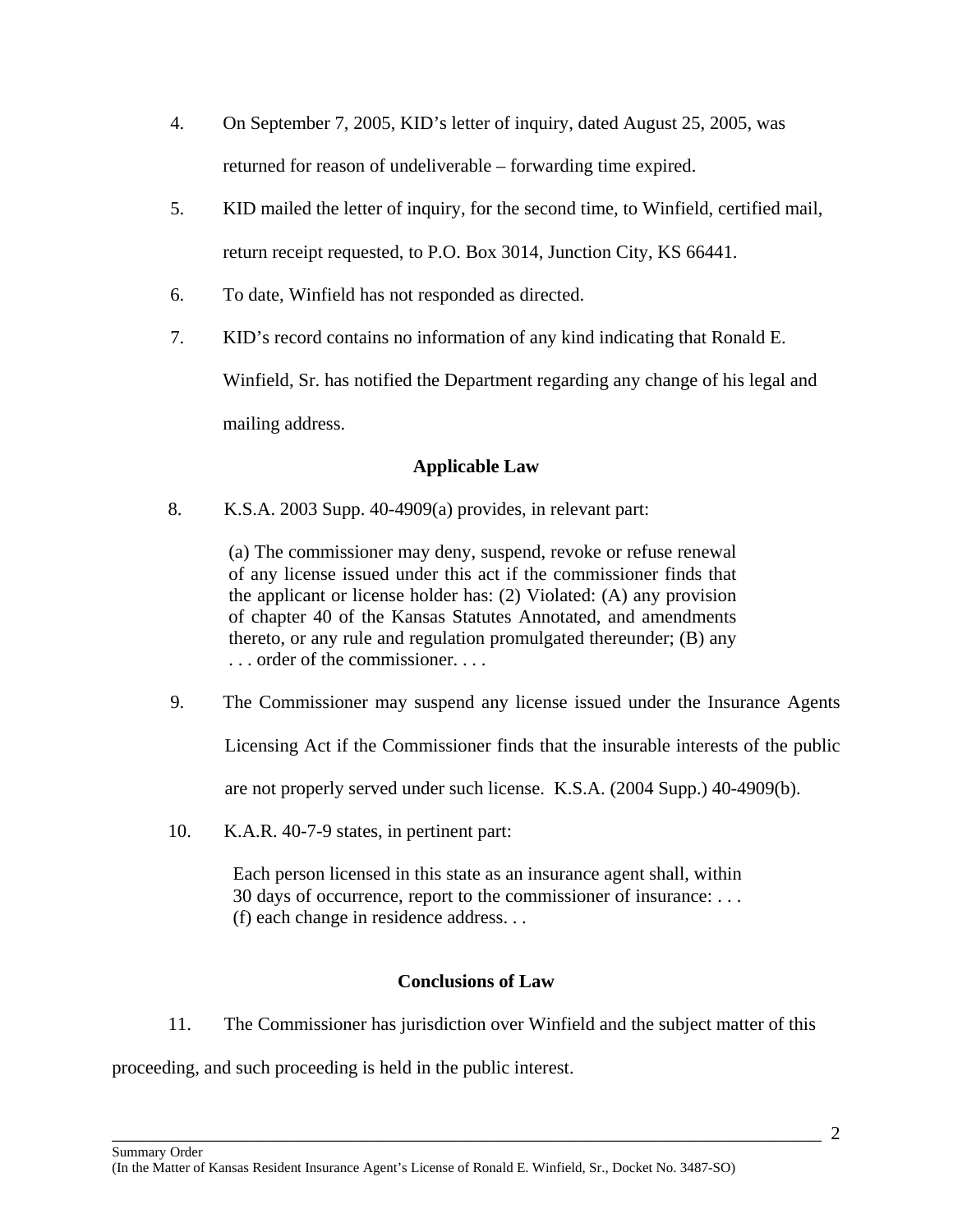12. Based upon the above-mentioned facts in paragraphs 1 through 7, the Commissioner finds that Winfield has either committed a violation of K.S.A.  $40-4909(a)(2)(A)$ and K.A.R. 40-7-9 by failing to report to the Commissioner regarding a change in his legal and residence address, or violation of K.S.A. 40-4909(a)(2)(B) by deliberately ignoring the directive from the KID for his written response in relation to a complaint against him.

13. Based on the facts and circumstances set forth herein, it appears that the use of summary proceedings in this matter is appropriate, in accordance with the provisions set forth in K.S.A. 77-537(a), in that the use of summary proceedings does not violate any provision of the law and the protection of the public interest does not require the KID to give notice and opportunity to participate to persons other than Ronald E. Winfield, Sr.

## **IT IS THEREFORE ORDERED BY THE COMMISSIONER OF INSURANCE**

**THAT** the Kansas resident insurance agent's license of Ronald E. Winfield, Sr., is hereby

#### **SUSPENDED INDEFINITELY.**

#### **Notice and Opportunity for Hearing**

Ronald E. Winfield, Sr., within fifteen (15) days of service of this Summary Order, may file with the KID written request for a hearing on this Summary Order, as provided by K.S.A.

77-542. In the event a hearing is requested, such request should be directed to:

 John W. Campbell General Counsel Kansas Insurance Department 420 S.W.  $9<sup>th</sup>$  Street Topeka, KS 66612

 Any costs incurred as a result of conducting any administrative hearing shall be assessed against the agent who is the subject of the hearing as provided by K.S.A. (2003 Supp.) 40-

\_\_\_\_\_\_\_\_\_\_\_\_\_\_\_\_\_\_\_\_\_\_\_\_\_\_\_\_\_\_\_\_\_\_\_\_\_\_\_\_\_\_\_\_\_\_\_\_\_\_\_\_\_\_\_\_\_\_\_\_\_\_\_\_\_\_\_\_\_\_\_\_\_\_\_\_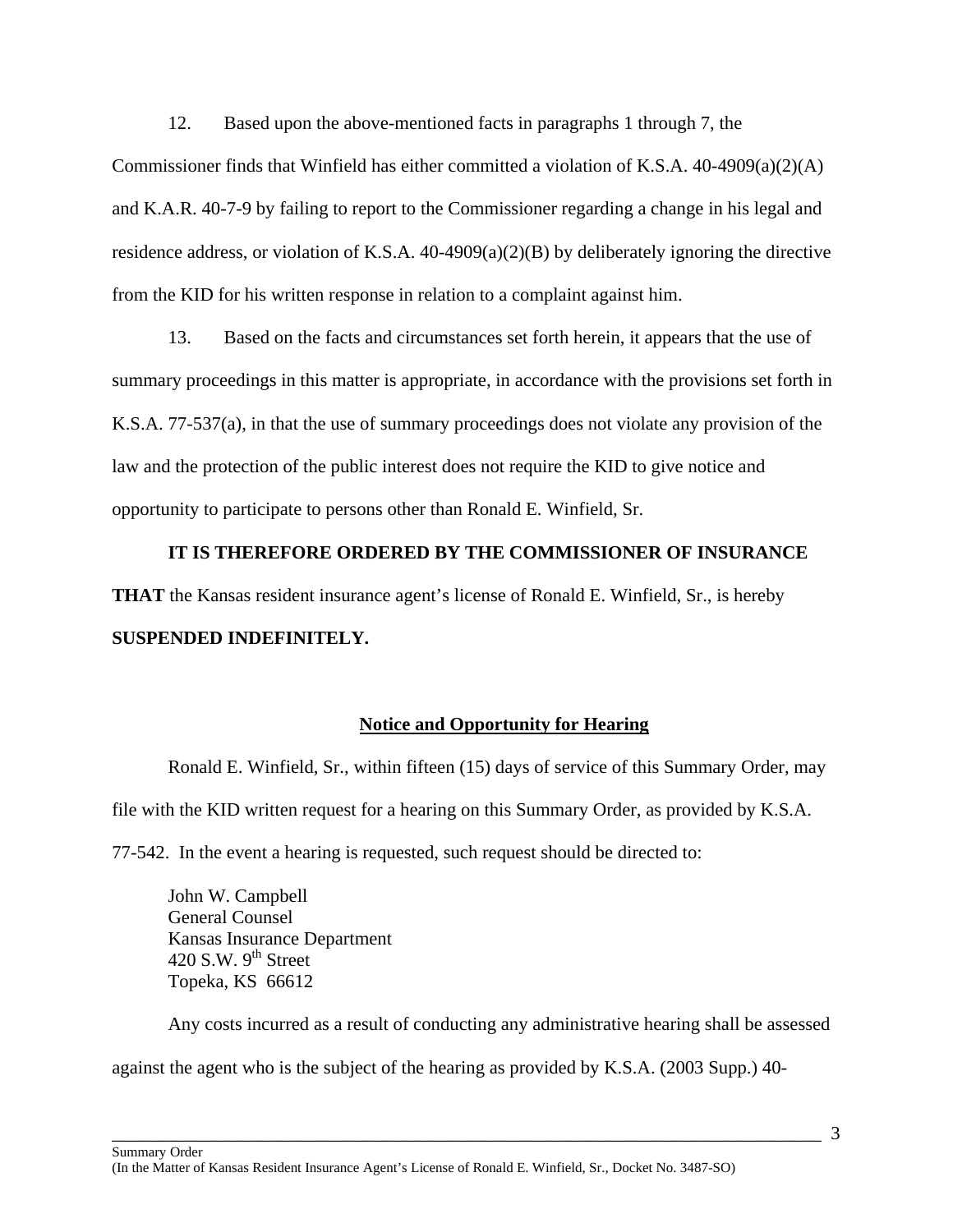4909(f). Costs shall include witness fees, mileage allowances, any costs associated with the reproduction of documents which become part of the hearing record, and the expense of making a record of the hearing.

 If a hearing is not requested, this summary order shall become effective as a Final Order, without further notice, upon the expiration of the fifteen-day period for requesting a hearing.

The person designated pursuant to K.S.A. 77-613(e) to receive service of a petition for judicial review on behalf of the KID is John W. Campbell, General Counsel, Kansas Insurance Department,  $420$  S.W.  $9^{th}$  St., Topeka, KS 66612.

# **IT IS SO ORDERED THIS \_11th\_ DAY OF OCTOBER 2005, IN THE CITY OF TOPEKA, COUNTY OF SHAWNEE, STATE OF KANSAS.**



| /s/ Sandy Praeger                |
|----------------------------------|
| <b>Sandy Praeger</b>             |
| <b>Commissioner of Insurance</b> |
| BY:                              |
|                                  |

 $\angle$ s/ John W. Campbell $\Box$ John W. Campbell General Counsel

**NOTICE: The person designated pursuant to K.S.A. 77-613(e) to receive service of a petition for judicial review on behalf of the KID is John W. Campbell, General Counsel, Kansas Insurance Department, 420 S.W. 9th St., Topeka, KS 66612.** 

\_\_\_\_\_\_\_\_\_\_\_\_\_\_\_\_\_\_\_\_\_\_\_\_\_\_\_\_\_\_\_\_\_\_\_\_\_\_\_\_\_\_\_\_\_\_\_\_\_\_\_\_\_\_\_\_\_\_\_\_\_\_\_\_\_\_\_\_\_\_\_\_\_\_\_\_